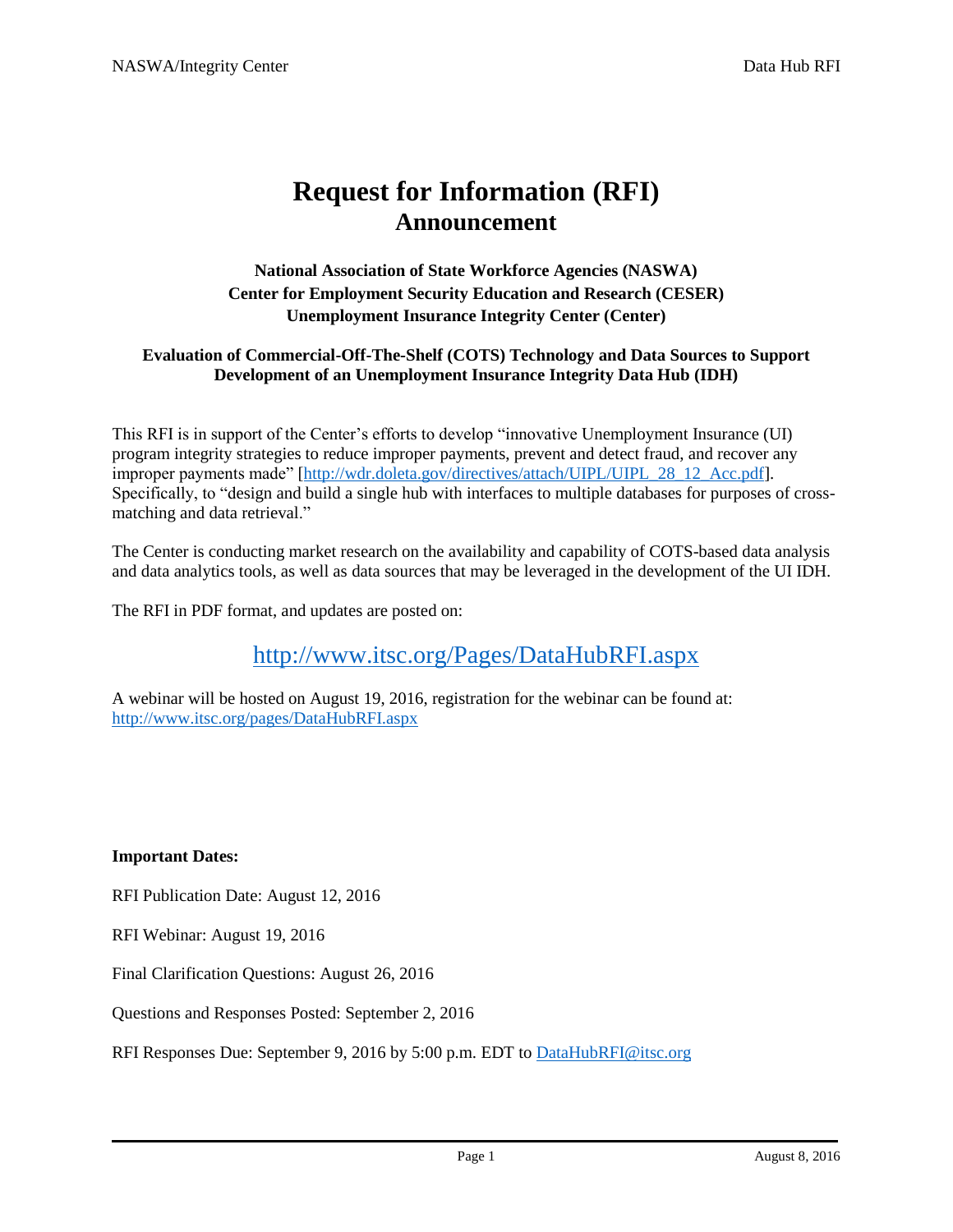## **Request for Information: Evaluation of COTS Technology and Data Sources to Support Development of an Unemployment Insurance Integrity Data Hub (IDH)**

## **Introduction**

This RFI is issued in support of the Center's efforts to develop "innovative UI program integrity strategies to reduce improper payments, prevent and detect fraud, and recover any improper payments made" [\[http://wdr.doleta.gov/directives/attach/UIPL/UIPL\\_28\\_12\\_Acc.pdf\]](http://wdr.doleta.gov/directives/attach/UIPL/UIPL_28_12_Acc.pdf).

One of the critical issues facing states is the need to access and utilize additional data for integrity crossmatching purposes. There are a number of national and state level data sets (ex. death records, incarceration records, and UI wage records) that would, if accessed, provide a powerful tool for states' efforts to identify and prevent improper payments and fraud. The process of gaining access to these data sets is challenging, posing many obstacles and requiring a dedicated and consistent effort.

In addition, once access becomes available, many state IT departments are overwhelmed and underresourced, affecting their ability to create the electronic connections necessary to effectively utilize the data sources. The increasing need to create integrity-related IT solutions also impacts, and disrupts, state UI IT modernization efforts. Many states are forced to prioritize the modernization of antiquated benefit payment systems over integrity-related IT projects.

In order to address this issue and provide much needed support to state integrity efforts, the Center intends to evaluate the concept and, if appropriate, design and create a single IDH with interfaces to multiple national and state databases for purposes of cross-matching, and data retrieval. In addition, the IDH concept is envisioned to include a robust data analysis/data analytics capability to assist states in detecting and preventing fraud and improper payments.

## **Purpose**

The purpose of this RFI is to engage the vendor community and obtain information on existing data sources and COTS-based technology that might support the data exchange, data analysis and data analytics capabilities of the IDH. We also want to obtain information on estimated costs to implement these technologies, the extensibility and cost of adding additional users, and on recurring maintenance and support costs. Depending on information gathered in response to this RFI, selected vendors may be invited to provide additional information and demonstrate their capabilities. In addition, this process may lead to one or more competitively-awarded pilot/proof-of-concept projects.

## **Timeline of Events**

In order to better inform participating vendors regarding the structure of the UI program, related efforts by the Center, potential data sources for cross-matching and our goals for the RFI, we are planning an RFI webinar to inform respondents and answer any questions.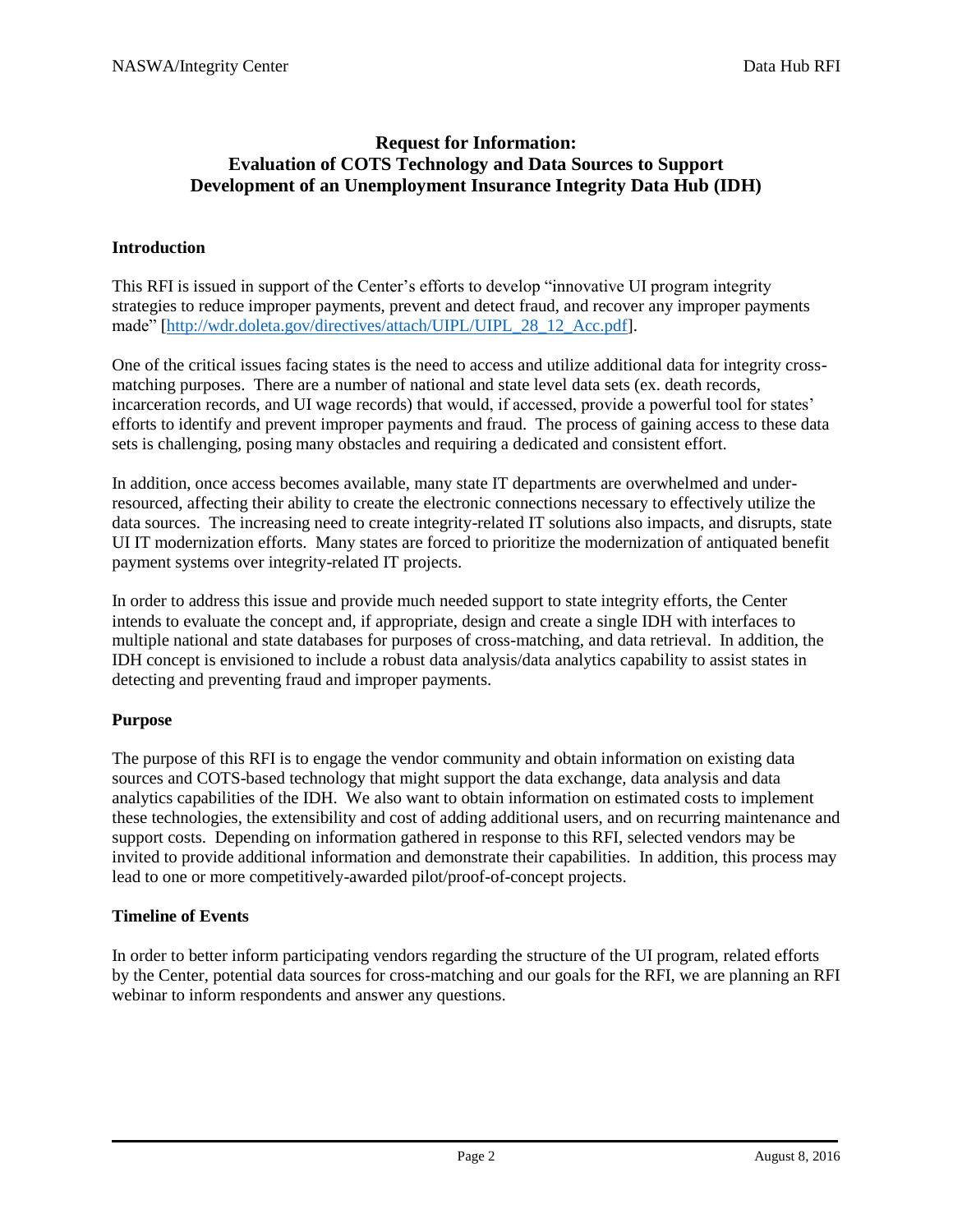The RFI timeline of events is shown below:

| <b>Project Activity</b>               | <b>Timeline</b>   |
|---------------------------------------|-------------------|
|                                       |                   |
| <b>RFI</b> Published                  | August 12, 2016   |
|                                       |                   |
| <b>RFI</b> Webinar                    | August 19, 2016   |
|                                       |                   |
| <b>Final Clarification Questions</b>  | August 26, 2016   |
|                                       |                   |
| <b>Questions and Responses Posted</b> | September 2, 2016 |
|                                       |                   |
| <b>RFI Responses Due</b>              | September 9, 2016 |

Note: The Webinar is designed to afford the opportunity for vendors to ask additional questions and provide their input/comments. All questions and answers from the Webinar will be posted on the RFI website at: [http://www.itsc.org/pages/DataHubRFI.aspx.](http://www.itsc.org/pages/DataHubRFI.aspx)

The Center reserves the right to invite vendors to participate in detailed discussions, clarifications to responses, and presentations/demonstrations subsequent to the RFI due date.

This RFI process may provide information that leads to potential pilot/proof-of-concept projects implemented through one or more separate competitive processes, likely to include participation by state partners. Some possible pilot/proof-of-concept examples include: demonstrating the benefits of performing data analysis/analytics using UI claimant data from multiple States, developing pricing models for state participation, or demonstrating the ability to add additional data sources for crossmatching.

## **Organization Background**

**USDOL** – US Department of Labor (USDOL) is the federal agency responsible for oversight of the federal/state UI program. USDOL provides states with administrative funding to operate their UI programs and ensure that states operate those programs in accordance with federal law. USDOL also provides technical assistance to states to support their effective and efficient administration of the program. To learn more about USDOL and UI, you may visit their website at: [http://www.doleta.gov.](http://www.doleta.gov/)

**NASWA** –NASWA is an organization of state administrators of UI laws, employment services, training programs, employment statistics, labor market information and other programs and services provided through the publicly-funded state workforce system. The mission of NASWA is to serve as an advocate for state workforce agencies, as a liaison to workforce system partners, and as a forum for the exchange of information. NASWA was founded in 1937. Since 1973, it has been a private, non-profit corporation, financed by annual dues from its member agencies and other revenue. To learn more about NASWA, you may visit the NASWA website at[: http://www.naswa.org.](http://www.naswa.org/)

**CESER** – CESER, created in 1994, is a leading education, research, and information technology center focused on workforce development and unemployment insurance issues. CESER is proud to be the home of the Information Technology Support Center (ITSC) and UI Center.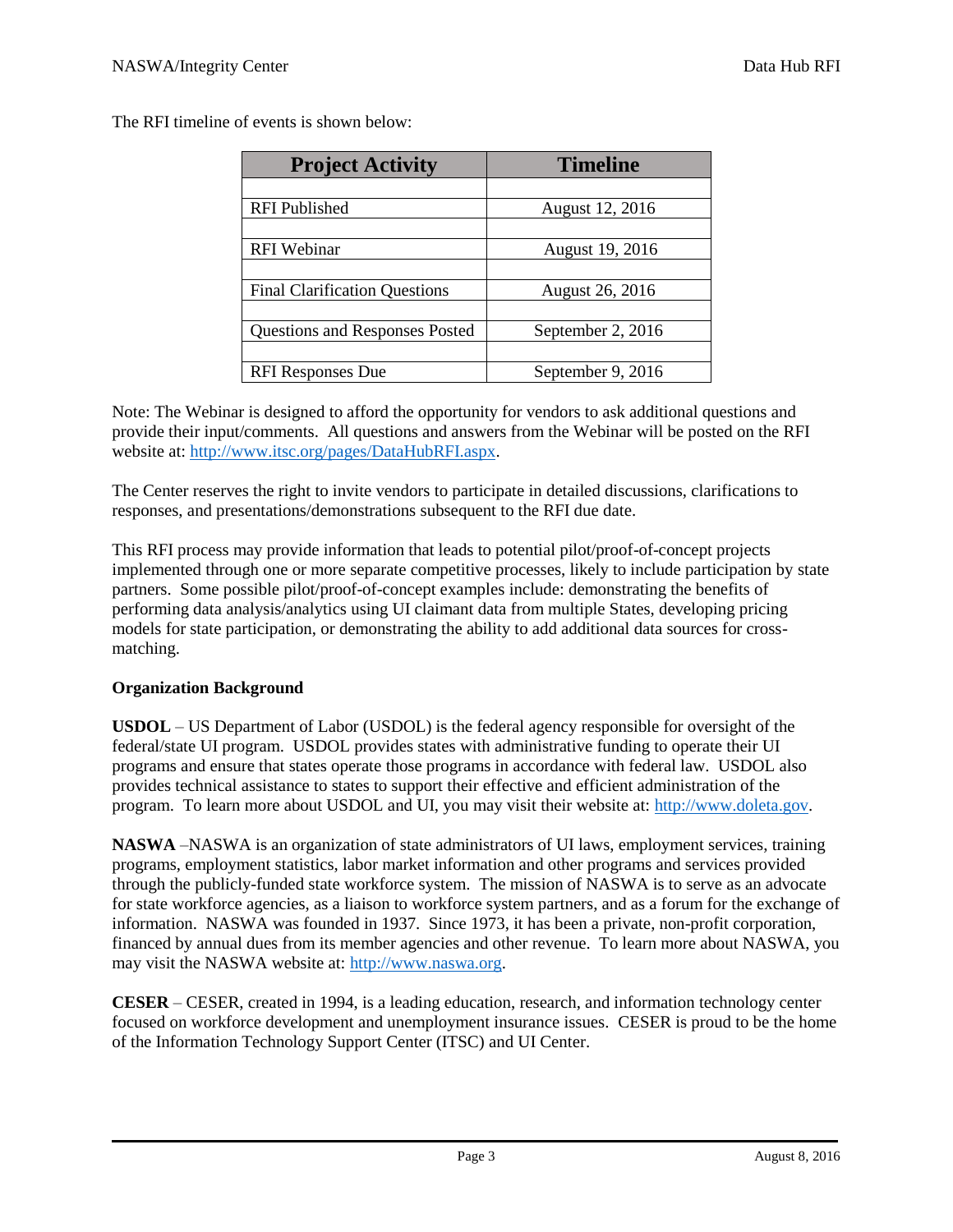**UI Center** - Overpayments, errors, and instances of fraud within the UI program have been long-standing concerns for Congress, the Federal Office of Management and Budget, the USDOL, and state workforce agencies. To address these concerns, the USDOL and states have initiated strategies and initiatives designed to reduce the risk of overpayments and prevent fraud. In 2012, USDOL selected the New York State Department of Labor (NYSDOL) to lead the development of the UI Center. NYSDOL has subsequently passed the leadership responsibilities for the Center to NASWA/CESER. The Center is charged with developing "innovative UI program integrity strategies to reduce improper payments, prevent and detect fraud and recover any improper payments made" (UIPL 28-12).

# **UI: A Federal – State Partnership**

The federal-state UI program created by the Social Security Act (SSA) of 1935, is a social insurance program. It is designed to provide benefits to individuals out of work, generally through no fault of their own, for periods between jobs. In order to be eligible for benefits, jobless workers must demonstrate workforce attachment, usually measured by amount of wages and/or weeks of work, and must be available for work. The program also functions as an economic stabilizer by putting purchasing power in the hands of UI beneficiaries.

The UI program is a federal-state partnership based upon federal law, but administered by state employees under state law. Because of this structure, the program is unique among the country's social insurance programs. The UI program is also unique in that it is almost totally funded by employer federal and state payroll taxes. Only three states collect taxes from employees. Under the Federal Unemployment Tax Act (FUTA), employers pay federal taxes for state UI administration funds, which are distributed to states through grants by USDOL. Employers also pay state UI taxes to fund UI benefits that claimants receive.

Federal law defines certain requirements for the program. The SSA and the FUTA set forth broad coverage provisions, some benefit provisions, the federal tax base and rate, and administrative requirements. The major functions of the federal government are to: set broad overall policy; ensure conformity and substantial compliance of state law, regulations, rules, and operations with federal law; determine administrative funding requirements and provide funding to states for proper and efficient administration of the program; monitor state performance; provide technical assistance as necessary; and hold and invest all money in the unemployment trust fund until drawn down by states for the payment of benefits. For a detailed description of the UI program visit the USDOL website at: [http://www.dol.gov/dol/topic/unemployment-insurance.](http://www.dol.gov/dol/topic/unemployment-insurance)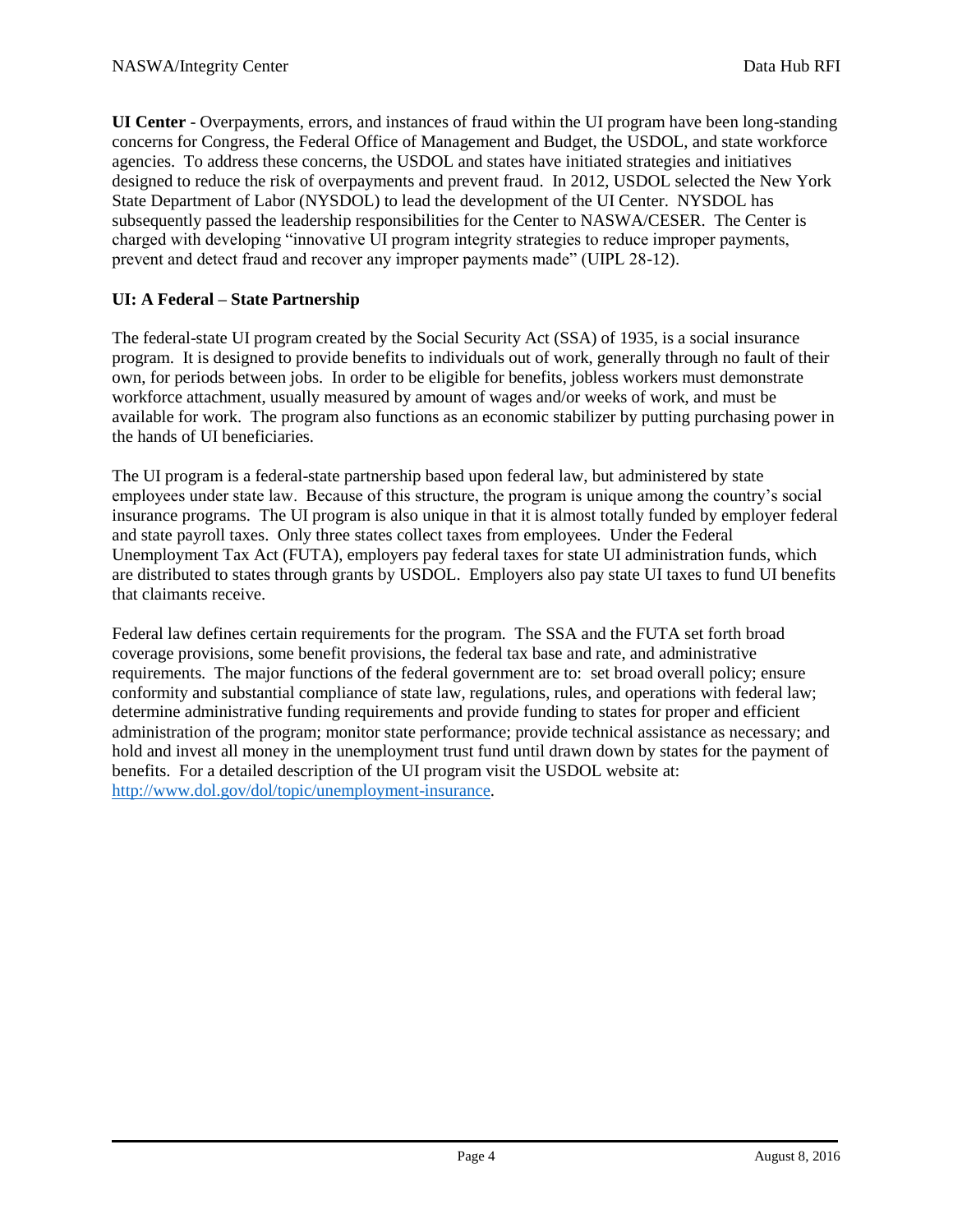# **IDH Concept**

The IDH is envisioned to be a tool made available to states to enhance cross-matching of UI claims against multiple data sources. The high-level IDH concept is shown below.



Key functional areas of the IDH include the following:

## Parsed Claims Database

The IDH is envisioned to collect specific data elements from state initial and continued (weekly) UI claims information and to hold this information in a secure database that will be maintained by the Center.

## Interface/Cross-Match Engine

The IDH is envisioned to interface with an expanding set of data sources for purposes of cross-matching UI claims. Examples of potential data sources include: suspicious actor data, incarceration records, and death records. The Center expects to add additional data sources throughout the IDH lifecycle.

## Data Analytics/Scoring

Based on analysis of claims data and results of cross-matching claims data against external data sources, the IDH is envisioned to provide states the ability to analyze/score claims using data analysis/analytics. The IDH is envisioned to provide pattern matching and predictive analytics across large amounts of data collected from multiple sources.

## **Output**

The IDH is envisioned to provide output to states that is easily consumable, and useful to states based on cross-match hits and data analysis performed by the IDH, such as a prioritized list of claims worth further investigation. Particular consideration will be made in providing outputs that minimize the impact on state staff driven by the cross-match hits potentially generated by the IDH.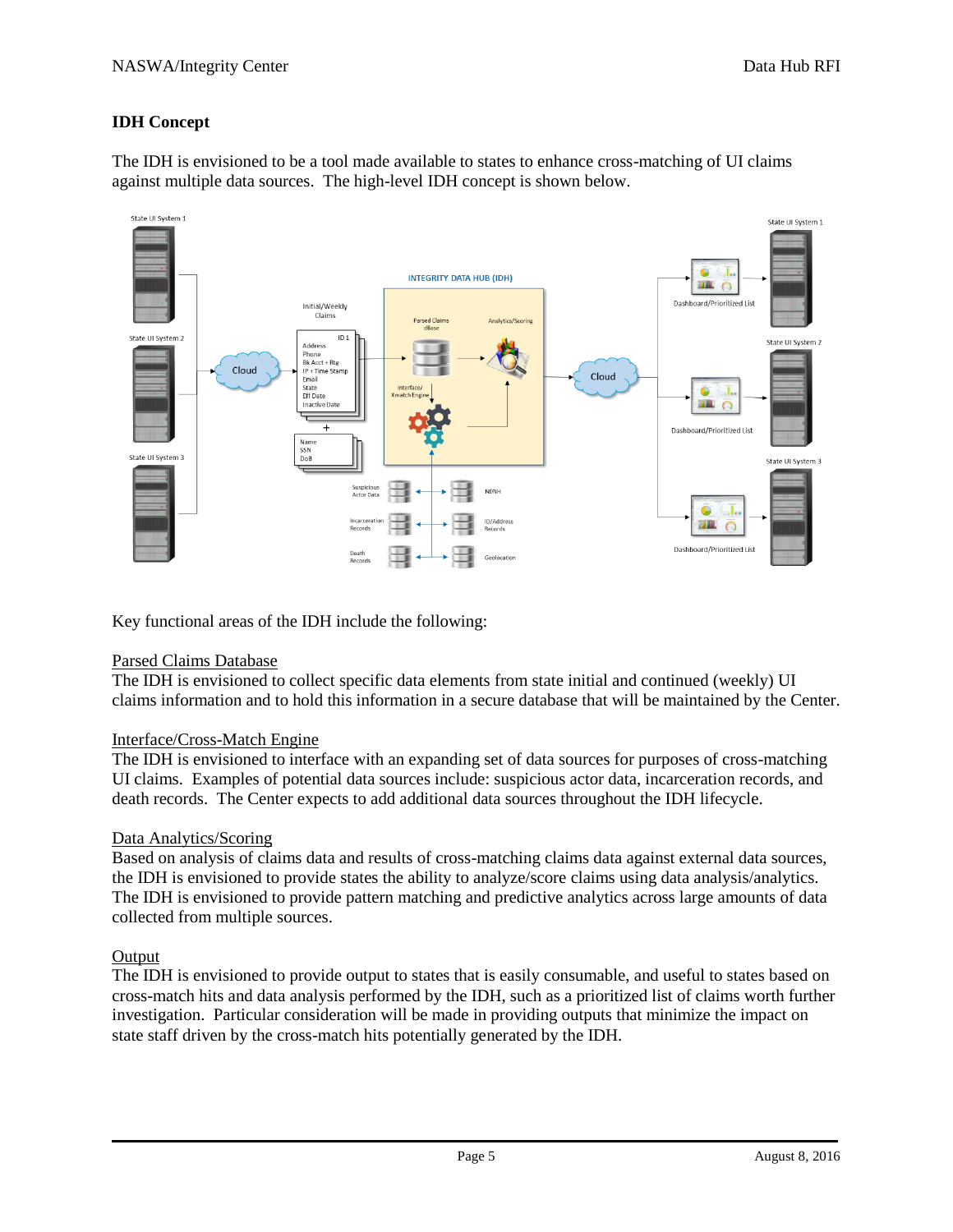## Data Sources

The IDH is envisioned to interface with multiple data sources for purposes of cross-matching with state UI claims data (and other data as appropriate). Data sources may include government/public data or private data.

Additional technical information:

- The IDH is envisioned to be operate as a cloud Infrastructure as a Service (IaaS) FedRAMP compliant system.
- Early versions of the IDH are envisioned to use the Apache Cassandra open-source distributed database management system.

#### **RFI Response Requirements**

This Center's RFI consists of information requests, and questions that vendors are asked to address in as much detail as possible, within the page limits provided, to allow the Center to fully understand the products available and associated costs to support development of the IDH. Respondents are requested to address each of the items elaborated upon below.

#### **1) Company Overview**

Provide a brief description of your company, services, business size (revenue, employees, customers), and points of contact, including name, address, phone numbers, and email addresses.

*Limit response to 1 page.*

## **2) Product Overview**

Provide an overview of your company's product(s) with potential application to the IDH, or portions thereof. For vendors with multiple products, please provide the information requested in 2), 3), 4), and 5) for each product.

*Limit response to 2 pages for each product.*

## **3) Project Summary Citations**

Include up to three (3) project summary citations that outline how your product is/was used to provide functionality similar to that envisioned for the IDH. For each project summary citation, please include the following: project summary, project size/scope, initial/final budget, agency/organization, and agency/organization point of contact.

*Limit response to 3 pages for each product.*

## **4) Product Application to the IDH**

Provide detailed information on how your product could be used to achieve the functionality envisioned for the IDH, or portions thereof. Include the following information:

 What functional areas of the IDH does your product support (ex. cross-matching, data sources, data analysis/analytics, reporting)?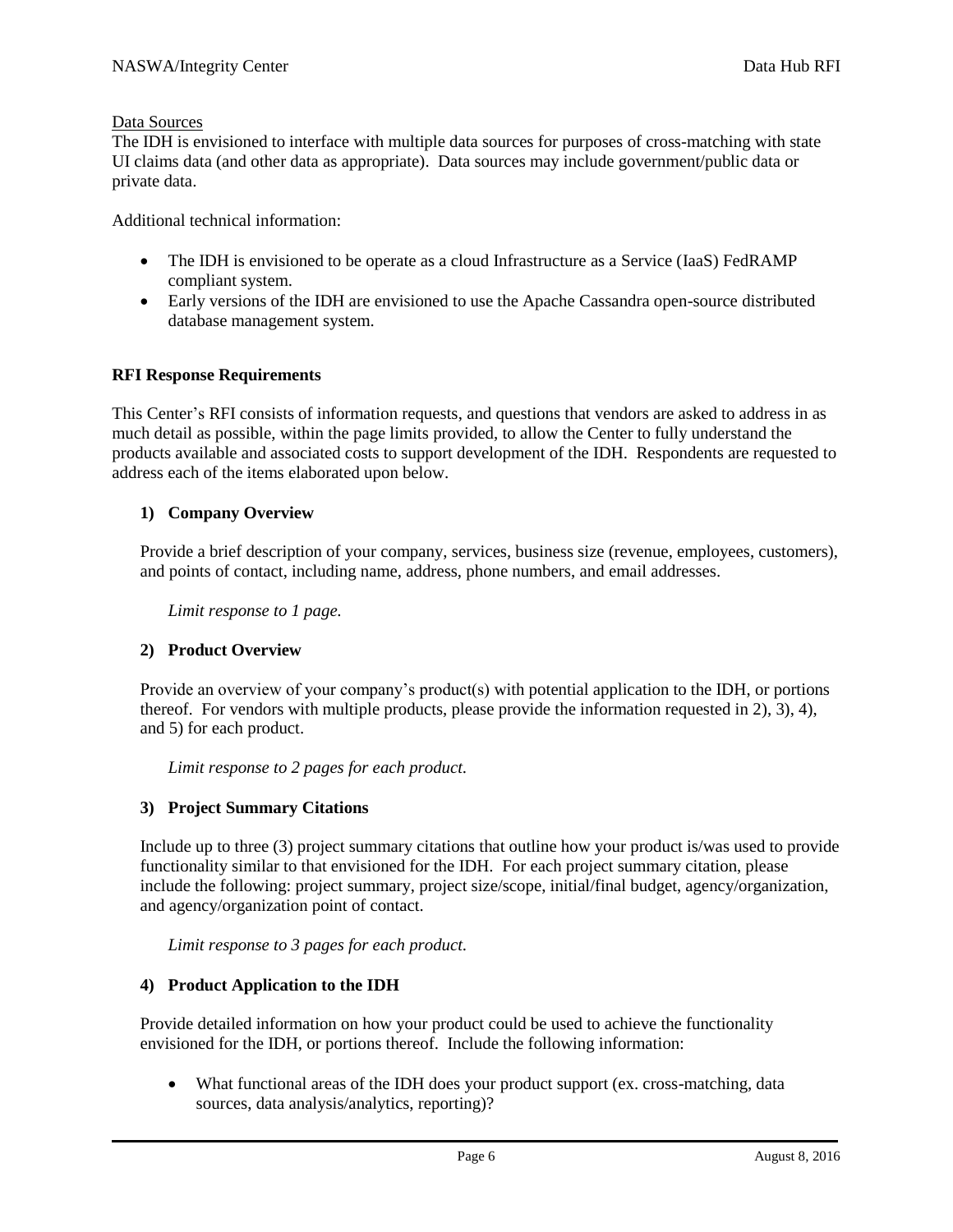- What data would your product need as inputs?
- What types of file formats are supported?
- Do you have relationships with any data providers that are applicable to the IDH concept and would/could be used as part of your solution?
- How soon could your product be implemented in a cloud based, multi-state format?

*Limit response to 5 pages for each product.*

#### **5) Rough Order Magnitude Pricing**

For each product please provide Rough Order Magnitude (ROM) pricing in sufficient detail to allow the Center to understand the costs of IDH implementation and sustainment with a multi-state approach. Pricing should address the following line items:

- Development/Tailoring of the solution;
- Implementation costs;
- Licensing costs, including opportunities for bulk licensing discounts;
- Price of transactions:
- Price to add/interface with new data sources;
- Recurring license/access fees:
- Ongoing maintenance and support; and
- Other cost elements/line items as needed.

*Limit response to 1 page for each product.*

## **6) Other Considerations**

Provide any topics, solutions, issues for consideration or questions your company would like to submit related to the subject of this RFI for the Center's consideration.

*Limit response to 2 pages.*

## **RFI Description and Process**

Participation in this market research is voluntary. All costs incurred in responding to, or in participating in this RFI, will be the responsibility of the vendors, or other third-party organizations participating in the RFI, and not that of the Center.

## **Confidentiality**

Any document submitted in response to this RFI that contains confidential information must be marked by a watermark on the appropriate pages as "Confidential." The confidential information must be clearly identifiable to the reader as confidential. All other information will not be treated as confidential. Note all confidential information is for the Center's use in developing the IDH.